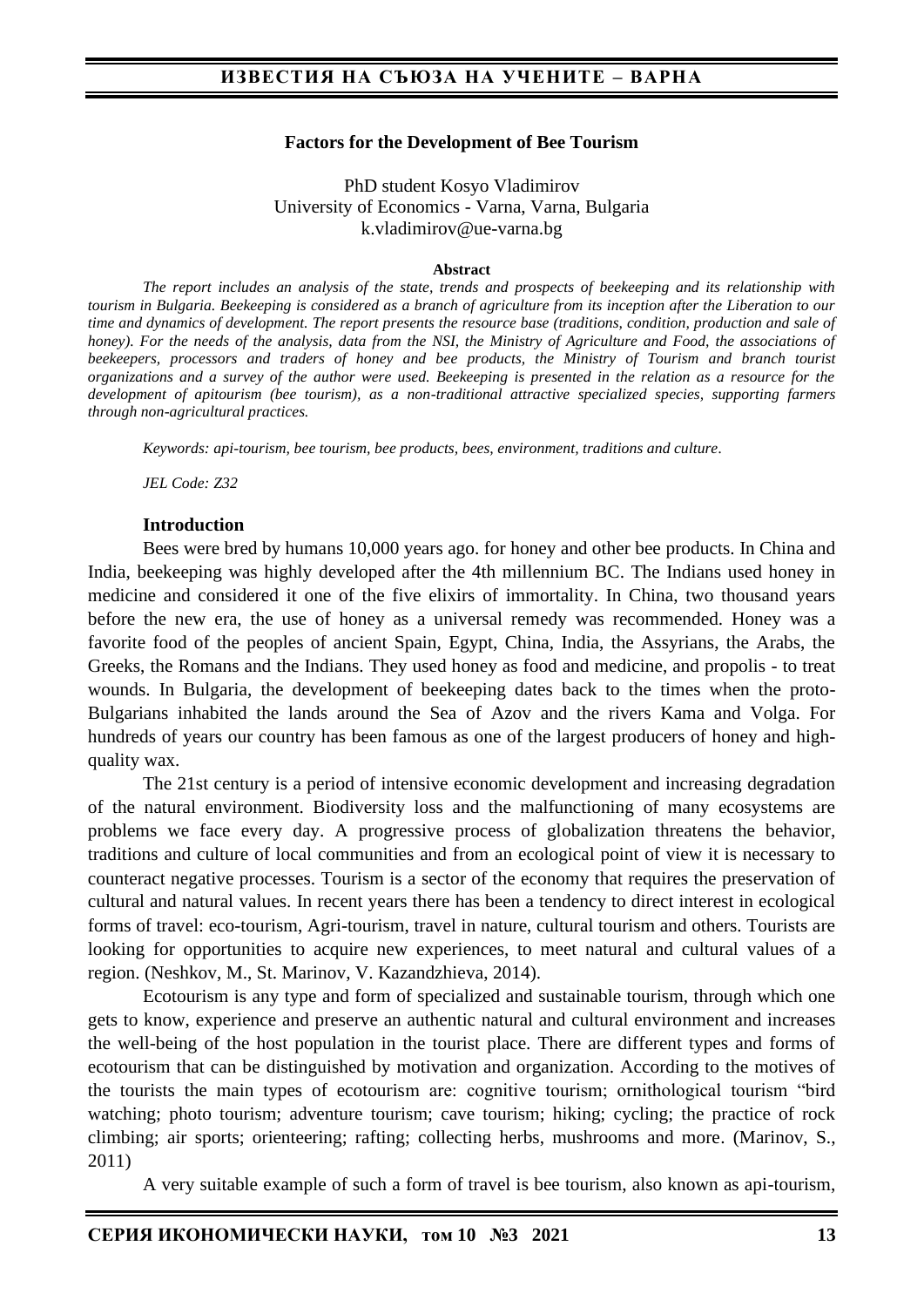associated with the Latin name for "bee" - "apis". This is a form of tourism aimed at beekeeping and bee products as a traditional profession, linked in environmental, nutritional and medical aspects. Activities within the scope of bee tourism include visits to open-air bee families and bee museums, where the tourist has the opportunity to observe the work of the beekeeper, the method of extracting honey, to learn about its properties and specifics (including tasting of different types of honey), also to find out about other bee products (pollen, wax, bee bread, royal jelly, etc.), to observe how the bee family lives, to get acquainted with the ecological correlation between man and bees. Bee tourism can be developed on the basis of already existing bee families (apiaries, bee farms). (Bench, 2020).

The development of bee tourism is an opportunity to activate rural areas, create new jobs, as well as an opportunity to renew the traditions and culture of the regions. In recent years there has been a dynamic development of bee tourism in the countries: Poland, Germany, Czech Republic, Lithuania, Ukraine, but the leader in this type of tourism is Slovenia. (URBACT, 2020)

The main goal of this report is to study the opportunities for development of bee tourism in Bulgaria - to understand the attitudes of the people and to show that Bulgaria has the resources and opportunities for this special kind of tourism. To achieve this goal, the following research tasks have been performed:

- Study of the beekeeping sector in Bulgaria and in particular the Northeast region.

- Processing, structuring and analysis of data on bee farms, bee families and the amount of honey harvested in Bulgaria during the period 2105-2018.

**-** Conducting a survey and presenting the relation beekeeping - apiturism

#### **Statement**

The development of beekeeping in the Bulgarian land's dates back to ancient times - Thracians, Slavs and Bulgarians have mastered to perfection the art of beekeeping. For centuries, our country is famous for its large production of honey and high-quality wax. After the liberation in 1878, beekeeping began to be modernized. The primitive, twig-woven hives, also called "grass" hives, are gradually being replaced by modern "greenhouse hives", but the traditions in beekeeping and the production of honey and bee products are preserved to this day. (Mladenova, G., 2021)

Despite the traditions and natural resources, in the XXI century beekeeping in Bulgaria remains mainly a hobby. There are few who have turned beekeeping into a profession due to the unpopularity of the sector, despite the Agriculture Fund's programs aimed at increasing bee colonies. The natural resources of the country and especially the diversity of honey vegetation allow to obtain pure high-quality honey, royal jelly, pollen, propolis, beeswax, bee venom and other bee products. (BG Bees, 2021). Bulgarian honey is successfully exported to EU countries - and especially to Germany, which is one of the largest consumers of honey in the EU. (Valcheva, T., 2020). The development of this sub-sector of animal husbandry is favored by the appropriate natural and climatic conditions. Our country is one of the first places in Europe in terms of species diversity of vegetation. Much of the country's terrain allows for beekeeping, but it is relatively weak compared to other EU countries. Interest in beekeeping today is growing rapidly due to the desire of modern society to live in harmony with the environment, to eat organic food and consume organic products. (Friends of the Earth, 2021). In addition to honey and wax in our country, beekeepers began to collect and produce other products such as royal jelly, pollen and bee glue. Prerequisite for this are mainly two factors. On the one hand, the biological value of honey and bee products, which is due to the bouquet of nutrients:

 $\triangleright$  enzymes / diastase, invertase, amylase /;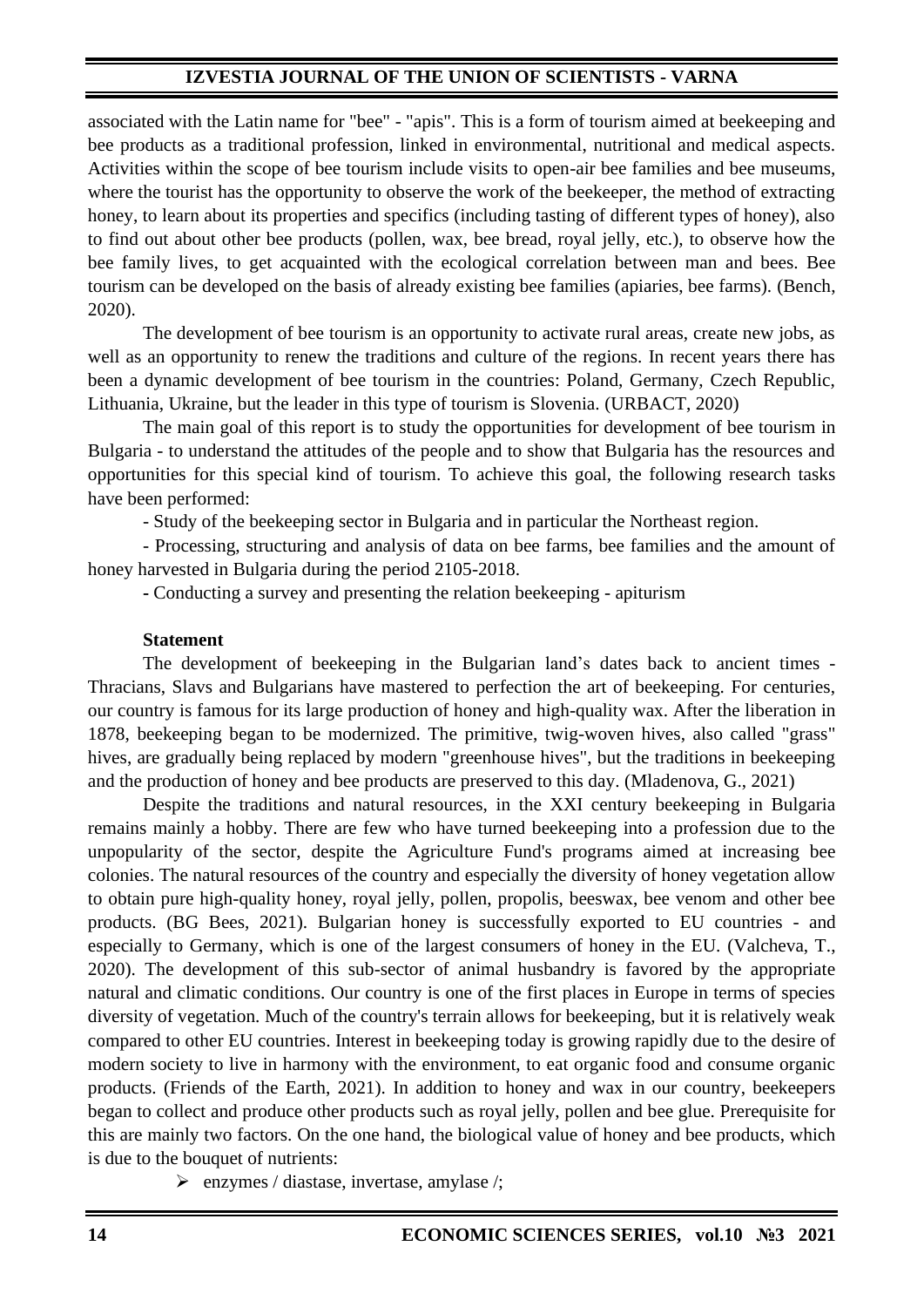# **ИЗВЕСТИЯ НА СЪЮЗА НА УЧЕНИТЕ – ВАРНА**

- ➢ amino acids 18 types / lysine, proline, methionine, tryptophan, arginine, leucine, etc./;
- $\triangleright$  vitamins / A, C, E, K, and from the group B B1, B2, B3, B5, B6, B7 and B9 /;
- ➢ trace elements / calcium; sodium; potassium; phosphorus; sulfur; magnesium; iron; chrome; zinc; manganese, etc./;
- $\triangleright$  natural antibiotic substances.

On the other hand, this bouquet of useful nutrients determines their use not only as food for humans, but also finds wide application in medicine and tourism through api therapy in balneology, spa and wellness tourism. Most of these components are taken by bees from medicinal plants. They are used in the preparation of "mild ointment" for wounds; to strengthen immunity in children and the elderly; in the treatment of lung and gastrointestinal diseases, etc.

A trend in recent years is an increase in honey production and an increase in the number of bee colonies, despite the reduction in the number of farms registered in the sector. Due to the above facts, it should be noted that beekeeping can and should be used as a resource for the development of bee tourism. To this end, in Table 1 we presented data on bee farms, bee families and honey production in Bulgaria over the past four years.

| <b>Indicator /Year</b>             | 2015    | 2016    | 2017    | 2018     |
|------------------------------------|---------|---------|---------|----------|
| Number of bee<br>farms             | 17969   | 15 30 6 | 13 4 31 | 12 260   |
| Number of bee<br>families          | 747 434 | 754 105 | 765 772 | 783 348  |
| <b>Extracted honey</b><br>(tonnes) | 9 2 6 8 | 10 218  | 11 388  | 10 3 8 8 |

Table 1. Number of bee farms, families and honey produced in Bulgaria.

*Source: MAFF, Agrostatistics Department, Beekeeping in Bulgaria surveys*

Table 2 presents data on the number of bee families, bee farms and honey harvested in the Northeastern region of Bulgaria.

Table 2. Number of bee farms, families and honey produced in the Northeastern region of Bulgaria.

| <b>Indicator /Year</b>             | 2016    | 2017    | 2018    |
|------------------------------------|---------|---------|---------|
| <b>Number of bee farms</b>         | 2448    | 2 1 7 9 |         |
| Number of bee<br>families          | 172 246 | 166 656 | 172 637 |
| <b>Extracted honey</b><br>(tonnes) | 2888    | 2997    | 2494    |

*Source: MAFF, Agrostatistics Department, Beekeeping in Bulgaria surveys*

From the data in the table we can conclude that in the Northeast region of the country there is potential for development of beekeeping, respectively of bee tourism. Prerequisites for development include the favorable climate of the region and the variety of honey plants.

#### **The relation beekeeping - apiturism**

The tourism industry specializes in Bulgaria within the EU. It is a source of job creation and an important tool for combating unemployment at regional and local level. A careful study of the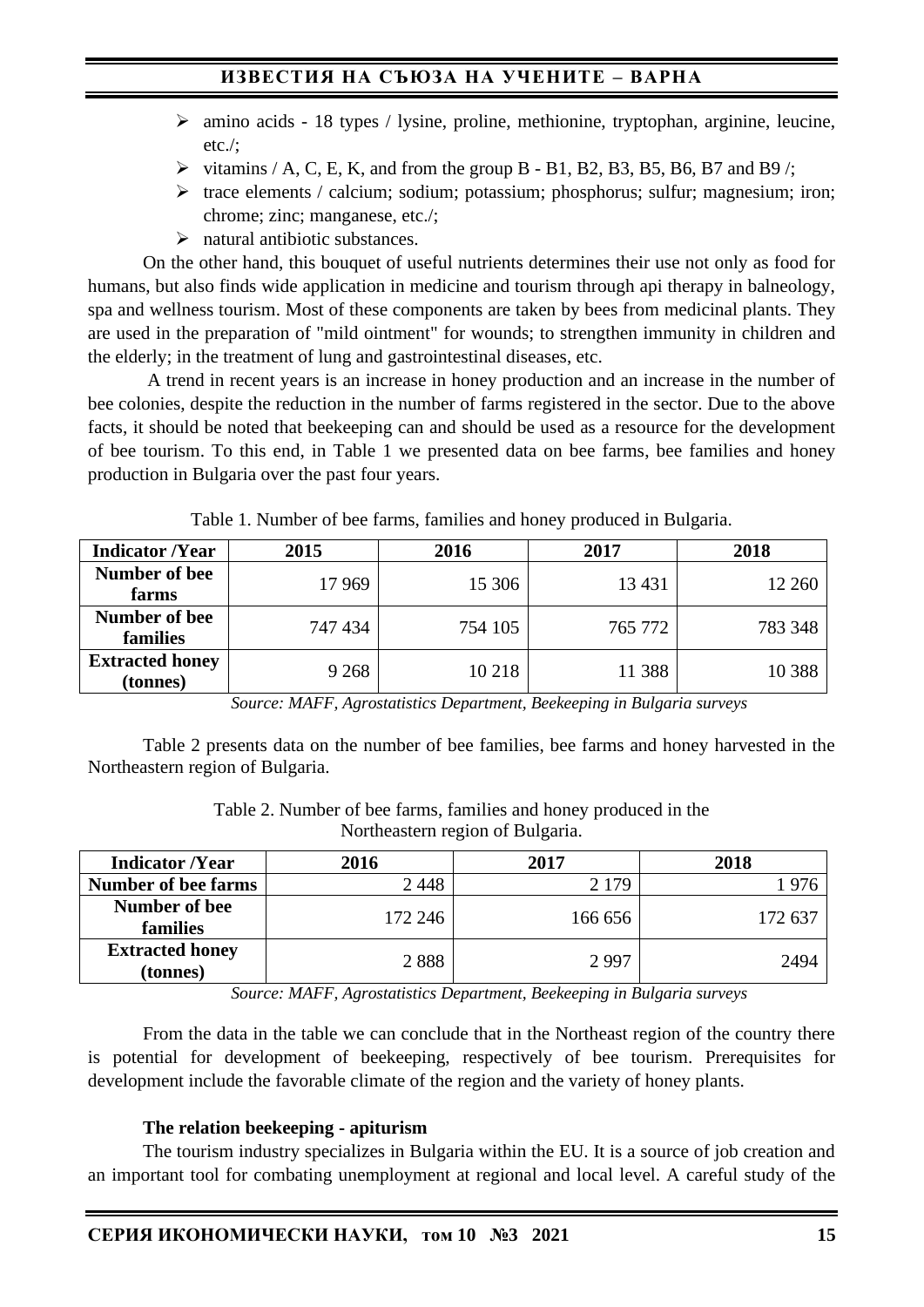impact of the tourism industry shows a number of economic, cultural and environmental consequences (investment mistakes, hidden costs associated with mass tourism, wrong tourism policies and strategies). Excessive concentration of tourism can destroy local communities, local cultures, ecosystems and the landscape. Sustainable tourism practices, developed as an alternative to traditional mass tourism, try to prevent the deterioration of the environment caused by mass tourism and to ensure good competitiveness of Bulgaria as a tourist destination and sustainable development of the tourism industry. Sustainable tourism, which essentially seeks to preserve and develop natural and cultural resources, is the new face of alternative tourism. The basis of the sustainable development of tourism is the creation of harmony between the social and cultural environment, as well as the maintenance of the balance between ecology and economy in the long run. Alternative tourism or specialized tourism is a set of sustainable tourist forms and practices that are aimed simultaneously at meeting the individual interests and needs of the tourist and the preservation of nature and culture. The emphasis here is on the hitherto preserved environment, authentic atmosphere and preserved traditions. Such an unusual and original alternative species is bee tourism or apiturism - from the name of the honey (domestic) bee - Apis mellifera, from Latin: apis - bee; meli - honey; ferre - to carry, gather. The resource base of apiturism is beekeeping - the location of the apiaries, the number of bee families and the quantity and quality of honey and bee products. According to the Law on Tourism in Bulgaria, the tourist activities directly related to apiturism are the provision of "thematically oriented additional tourist services in the field of rural, eco, adventure and other types of tourism. And 21 categories are defined as tourist sites, of which for the needs of apitourism we can use:

- ➢ Tourist roads / paths and bicycle routes "- to the respective apiaries, organic farms, etc .;
- $\triangleright$  Amusement and theme parks "specific apiaries and / or farms turned into attractions, museums, etc .;
- $\triangleright$  Wildlife and bird watching sites specific places for wild bees, bumble bees and / or honey bees.
- ➢ Unfortunately, the examples of good practices for apiturism in our country are extremely few, but we must note some of them:
- ➢ Museum of Bees in Nessebar;
- $\triangleright$  The honey house in the village of Prilep;
- $\triangleright$  Apiary in the Poda area;
- ➢ Bormalian Bee Farm
- ➢ Bio apiary RuMa;

The location of some bee farms where bee tourism develops, is usually associated with pedestrian crossings of visitors. Тhis fact contributes to the combination of bee tourism with hiking. According to the definition given by. S. Plyakov, "hiking is an individual or group walk in nature with the following goals: recreation and entertainment; to get acquainted with historical, geographical and cultural landmarks; for direct, healthy communication with the nature of the region" (S. Plyakov, 2021).

**A survey was conducted** to gather information on people's attitudes about awareness of this type of tourism and readiness to visit places that develop bee tourism. The total number of respondents was 201. The first question we asked was whether the respondents would participate in this type of tourism, where 70% of respondents answered "YES" and the remaining 30% answered in the negative (Fig. 1).

To the question "Do you know what bee tourism is and what do you think it is?", We received answers presented in fig. 2.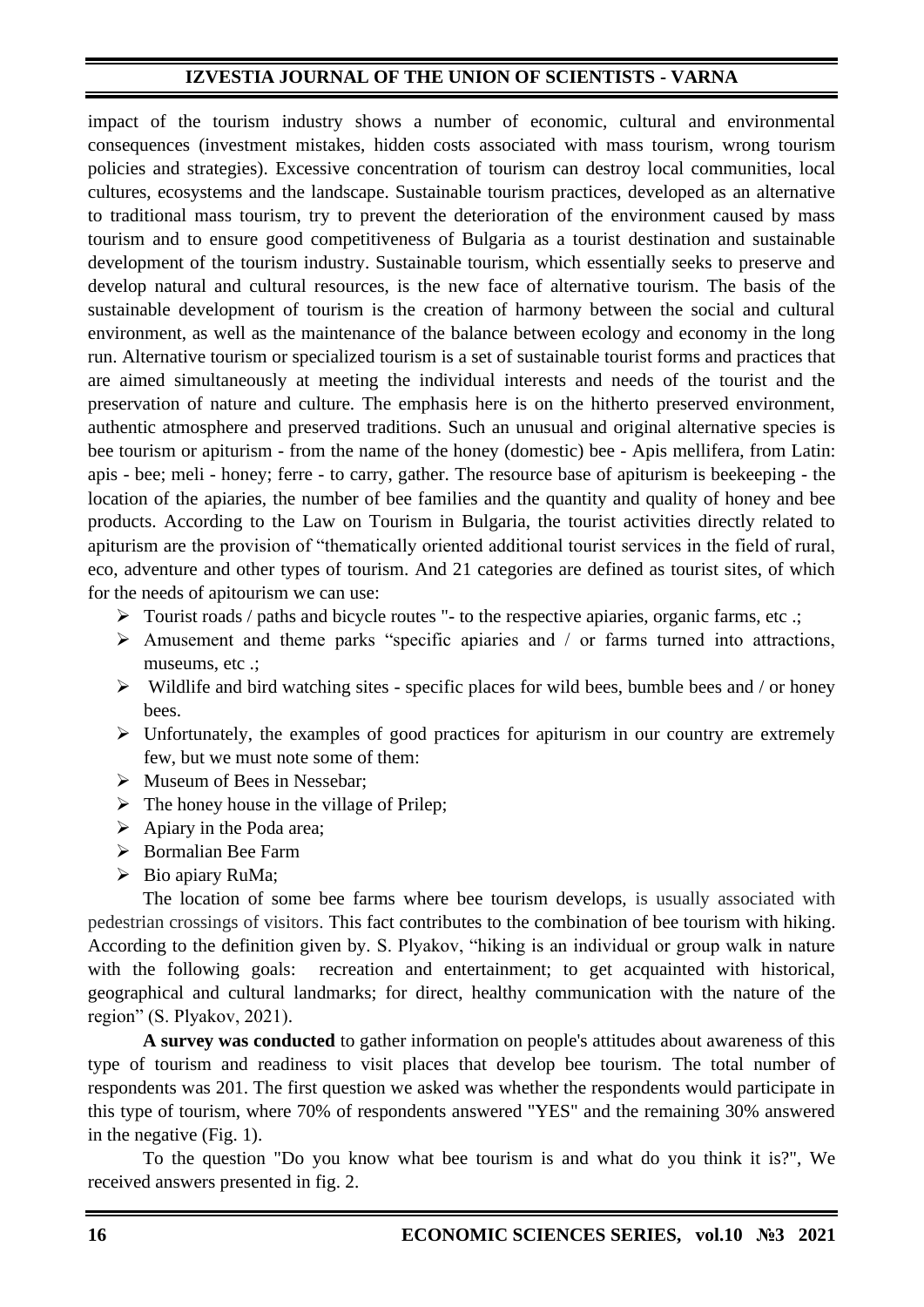## **ИЗВЕСТИЯ НА СЪЮЗА НА УЧЕНИТЕ – ВАРНА**







Fig. 2. Do you know what bee tourism is and what you think it is?

*Source: Author's survey.*

Table 3 presents some of the answers of the respondents who know what bee tourism is.

Table 3 Answers of the respondents who know what bee tourism is.

"Apitourism is a form of tourism related to beekeeping as a traditional profession and bee products in environmental, nutritional and medical aspects. Activities related to bee tourism include visits to apiaries, open-air museums and bee museums, where tourists have the opportunity to observe the work of the beekeeper, the method of preparation of honey, its properties and specifics, to learn about other bee products to look at how bee colonies live and recognize the ecological dependence between humans and bees. Bee tourism can also be associated with travel for apitherapy.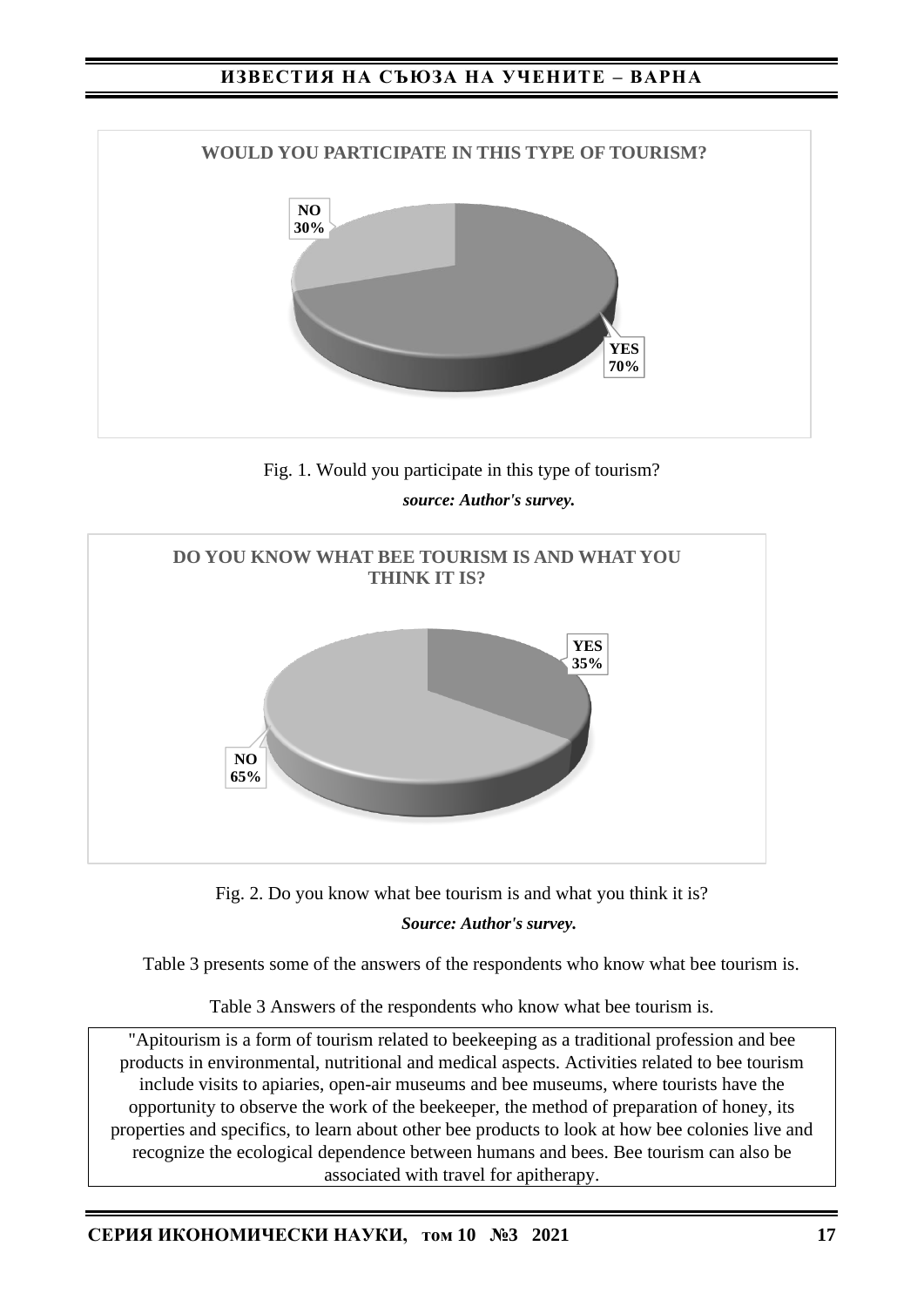| Apitourism is a special tour of a country or region to present all things related to bees, such as      |  |  |  |  |
|---------------------------------------------------------------------------------------------------------|--|--|--|--|
| collection demonstrations, honey tastings, presentations of bee products and beeswax sculptures,        |  |  |  |  |
| and more."                                                                                              |  |  |  |  |
| "I perceive it as a subspecies of rural tourism, but if there are natural and other nearby. sights, (as |  |  |  |  |
| in Kaliakra, for example), can be a kind of alternative tourism, supporting part of its income and      |  |  |  |  |
| the protection of bees and our health. And for most people, it may have a cognitive-educational         |  |  |  |  |
| element."                                                                                               |  |  |  |  |
| "Visiting places where bee colonies are raised. The tourist gets acquainted with everything             |  |  |  |  |
| related to beekeeping and honey production."                                                            |  |  |  |  |
| "Introduction to honey production and the importance of bees for maintaining bio-balance. Honey         |  |  |  |  |
| tasting at certified producers in a clean environment, spa therapy and relaxing procedures with         |  |  |  |  |
| bee products."                                                                                          |  |  |  |  |
| "This is a type of tourism that includes: therapies with hive air, acquainting tourists with the        |  |  |  |  |
| beneficial properties of bee products - honey, royal jelly, propolis, bee venom, learning about the     |  |  |  |  |
| interesting life of bees."                                                                              |  |  |  |  |
| "Yes, it is about attracting tourists by using the healthy qualities of honey and other bee products,   |  |  |  |  |
| as well as the healthy air in places where there are bees."                                             |  |  |  |  |
| <b>Source: Author's survey.</b>                                                                         |  |  |  |  |

To the question "Would you participate in bee tourism in order to treat and strengthen health?" 86% of respondents answered YES and only 14% with NO. This means that many people would get involved, which is another prerequisite for the development of this type of tourism (Fig. 3).



Fig. 3. Would you participate in bee tourism in order to treat and strengthen health?

## *Source: Author's survey.*

To the last question from the survey "Do you like bee products?" 96% of respondents gave a positive answer and only 4% said they do not like bee products. As everyone pointed out honey as a favorite bee product, of course there are other bee products in the answers such as: propolis, royal jelly, bee pollen, beeswax and others (Fig. 4).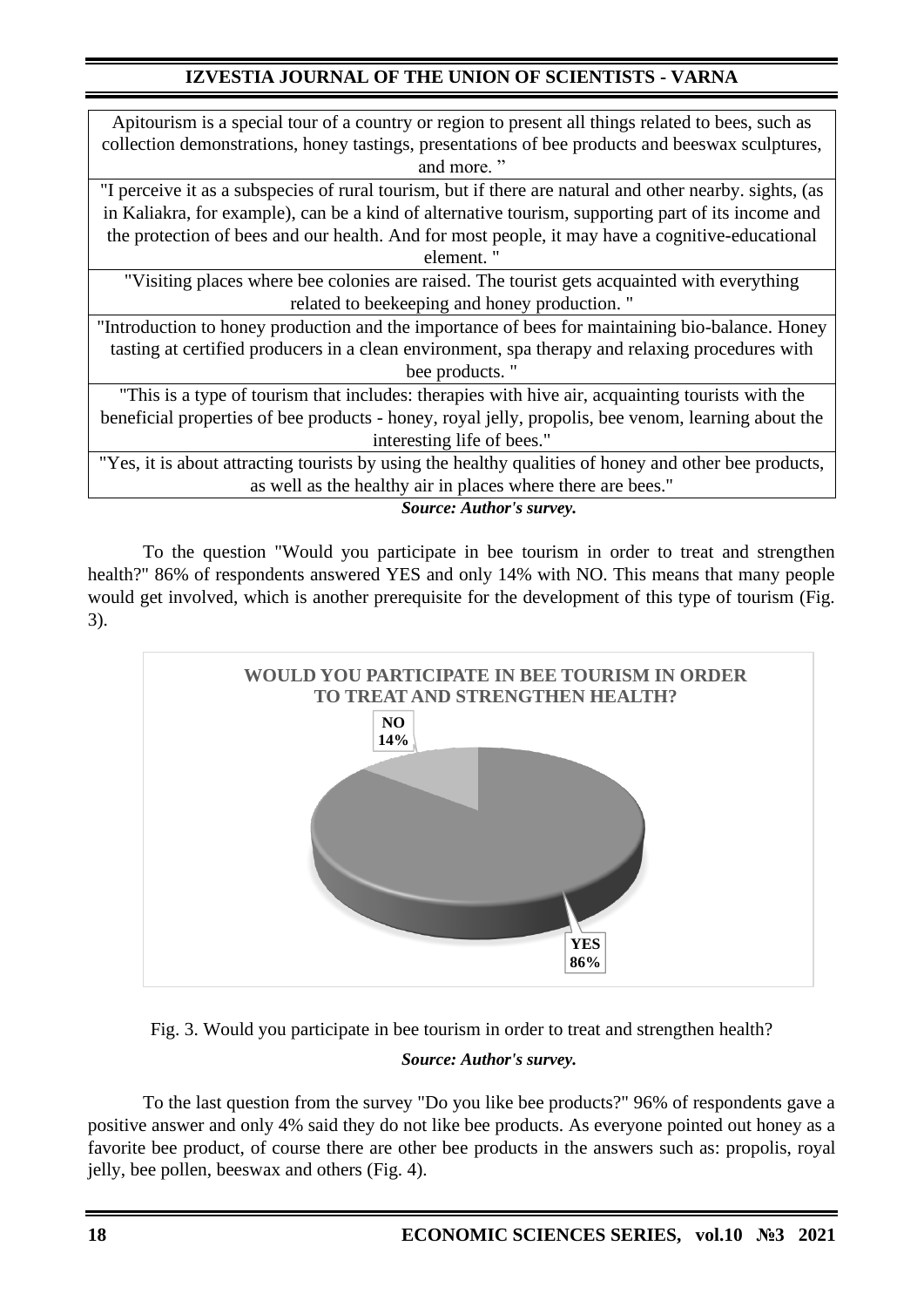### **ИЗВЕСТИЯ НА СЪЮЗА НА УЧЕНИТЕ – ВАРНА**



Fig. 4. Do you like bee products? *Source: Author's survey.*

#### **Conclusion**

In ancient times, traders traveled the oceans and seas in search of new foods: wine, honey, wax, oil, salt, skins, spices and exotic goods that were a valuable gift. In fact, things have not changed much today and now tourists travel and visit interesting places to try the unknown even sometimes forgotten tastes and cultures of the peoples.

In bee tourism, tourists have the opportunity to taste ready-made honey and buy ready-made products, which are offered in various variants - pure honey, with nuts, with tahini, even with pieces of honeycomb, homemade honey wine, brandy, as well as other products. and services.

Bulgaria has an excellent resource base for the development of bee tourism, this untapped tourist potential is sustainable and provides good environmental and cumulative effects, if developed. Insufficient knowledge, skills and competencies of producers of honey and bee products severely limit the sustainable use of these resources. They discourage innovation and limit the country's overall potential for sustainable use of nature. As it became clear from the survey we did, most of the people have not heard of this type of tourism, but would like to try it.

An adequate, but also advanced, territorially differentiated product policy in bee tourism is needed, which can be achieved through the development of new strategies for the development of this type of tourism.

The development of api tourism and its combination with other forms of specialized tourism is a prerequisite for the sustainable development of Bulgaria as a year-round tourist destination